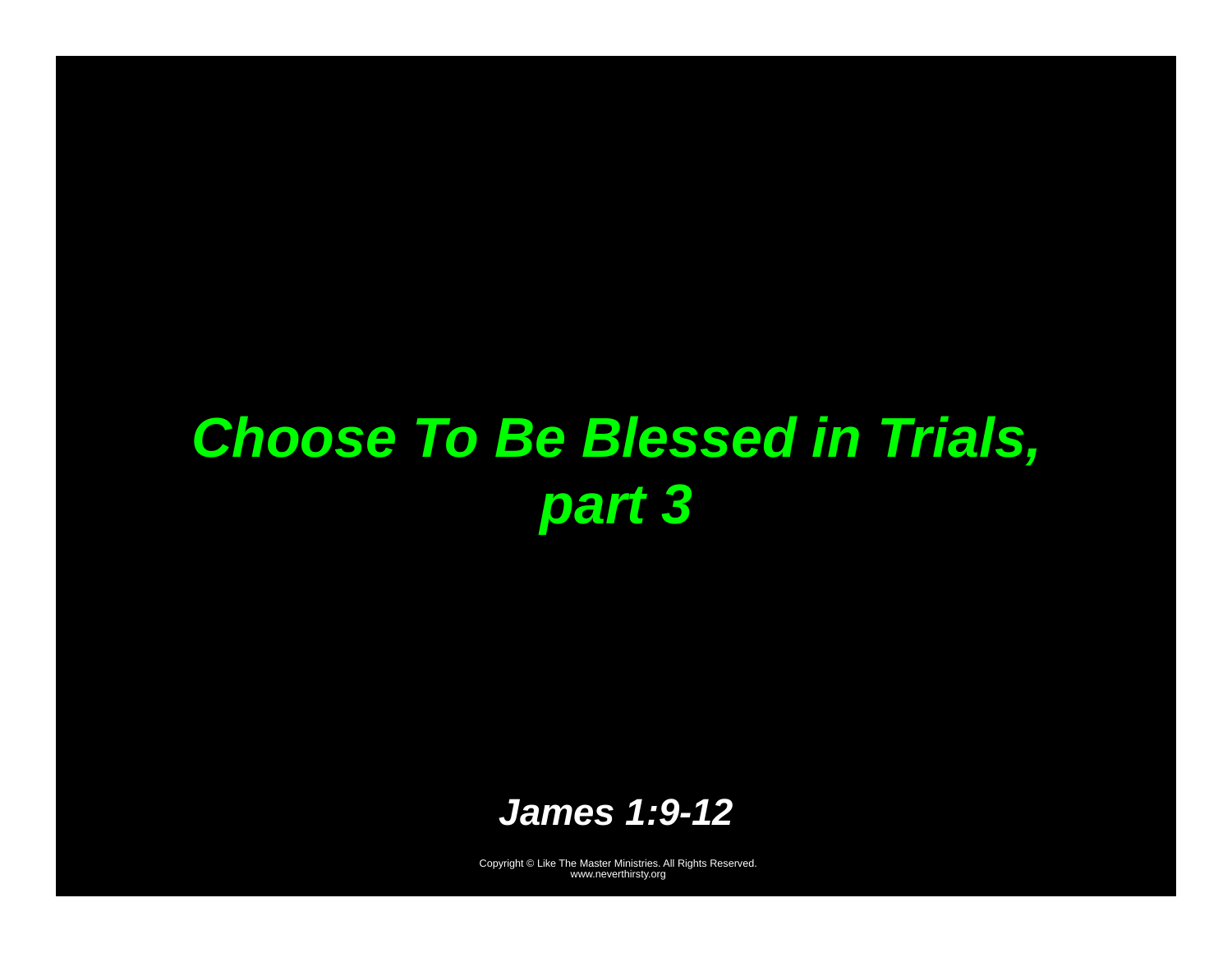### **There Are Different Types of Trials**

*Money Circumstances People Disasters Postive Events*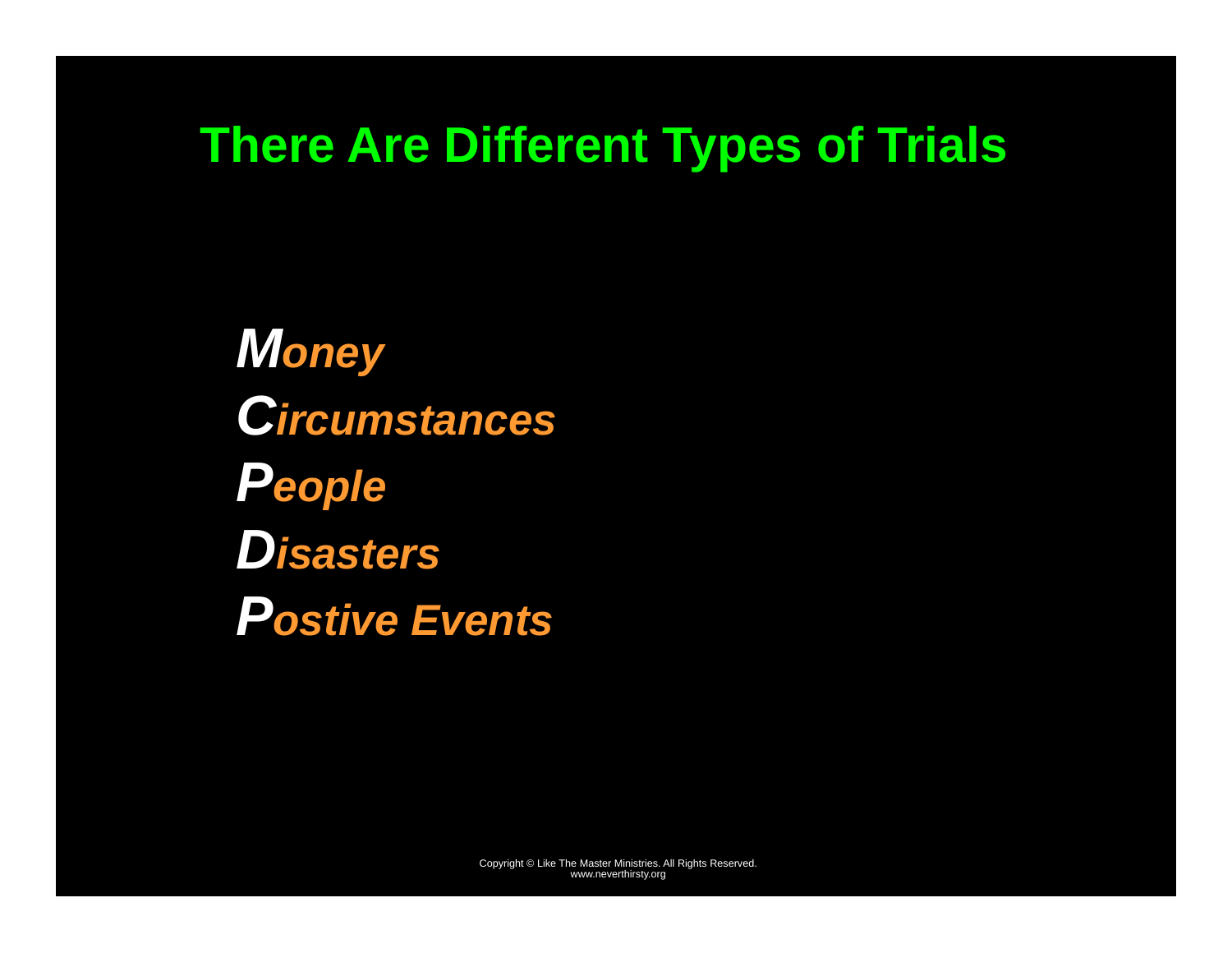*Discovered four of the ingredients:* 

*1. Joyful attitude v. 2-3*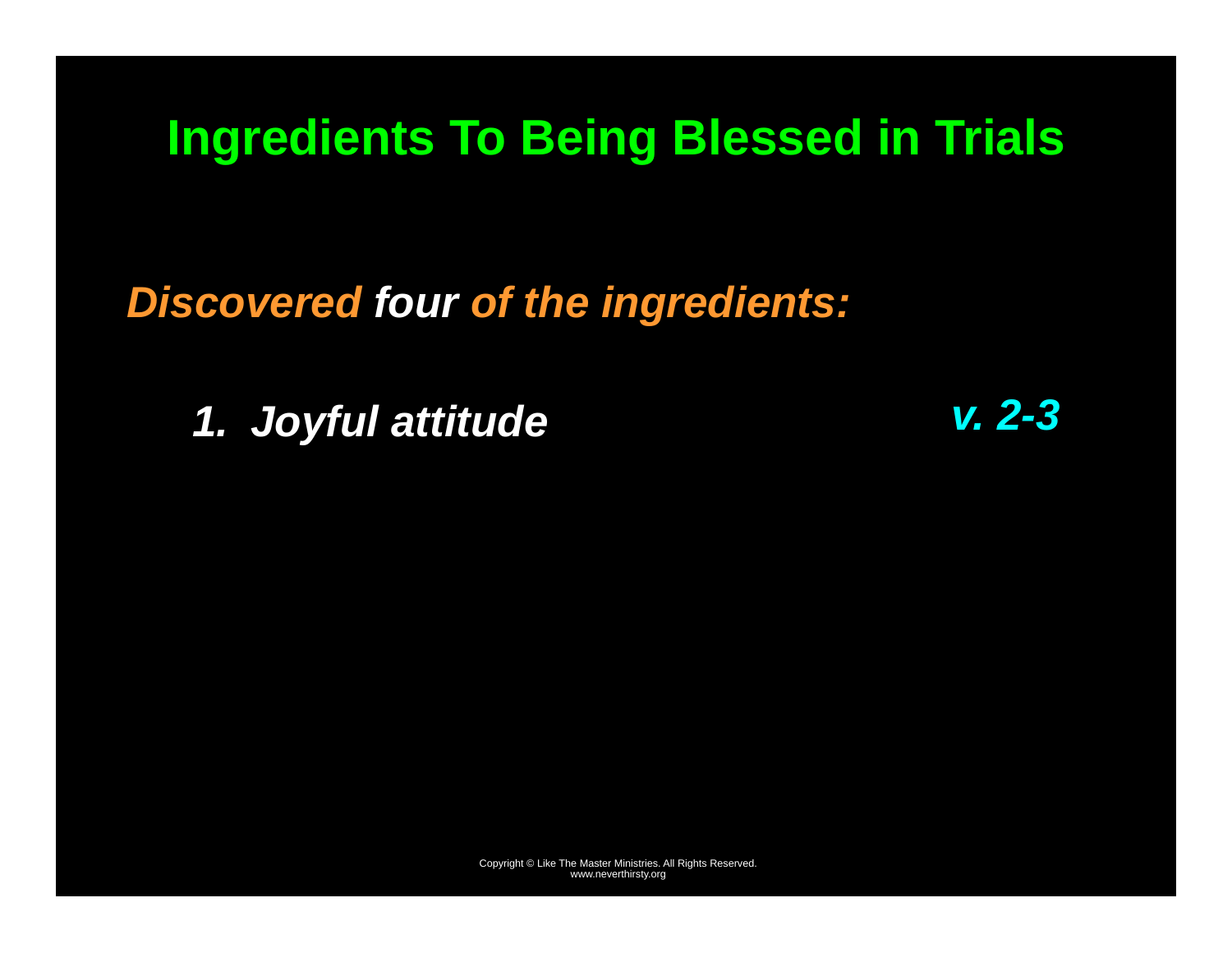**Tests in this world** 

> **To Increase Our Spiritual Maturity**

Copyright © Like The Master Ministries. All Rights Reserved. www.neverthirsty.org

**Are Designed**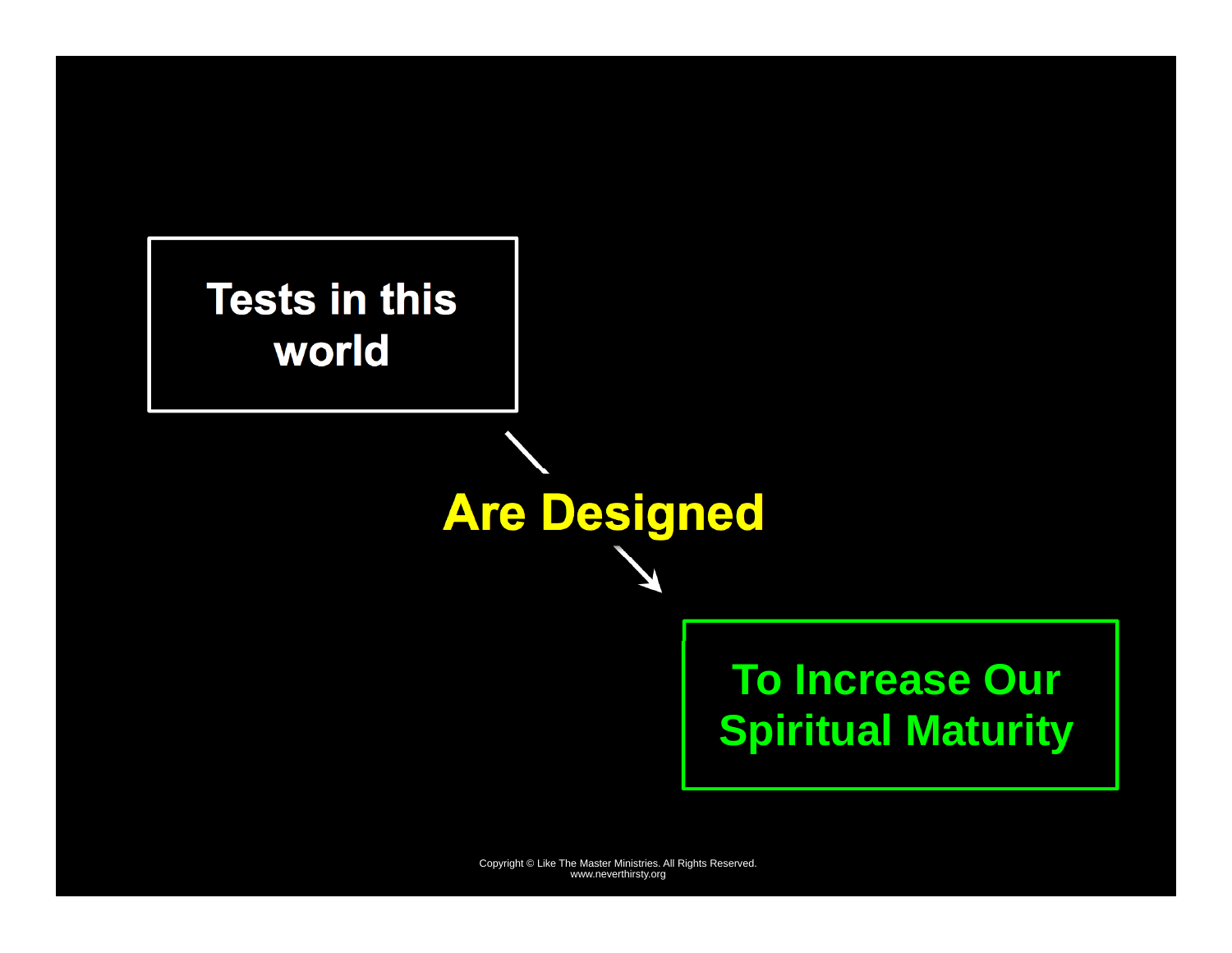*Discovered four of the ingredients:* 

- *1. Joyful attitude v. 2-3*
- *2. Submit to the trial v. 4* 
	- **Be thankful . . . 1 Thess. 5:16**
	- $\bullet$ **Be content . . . . Phil 4:11**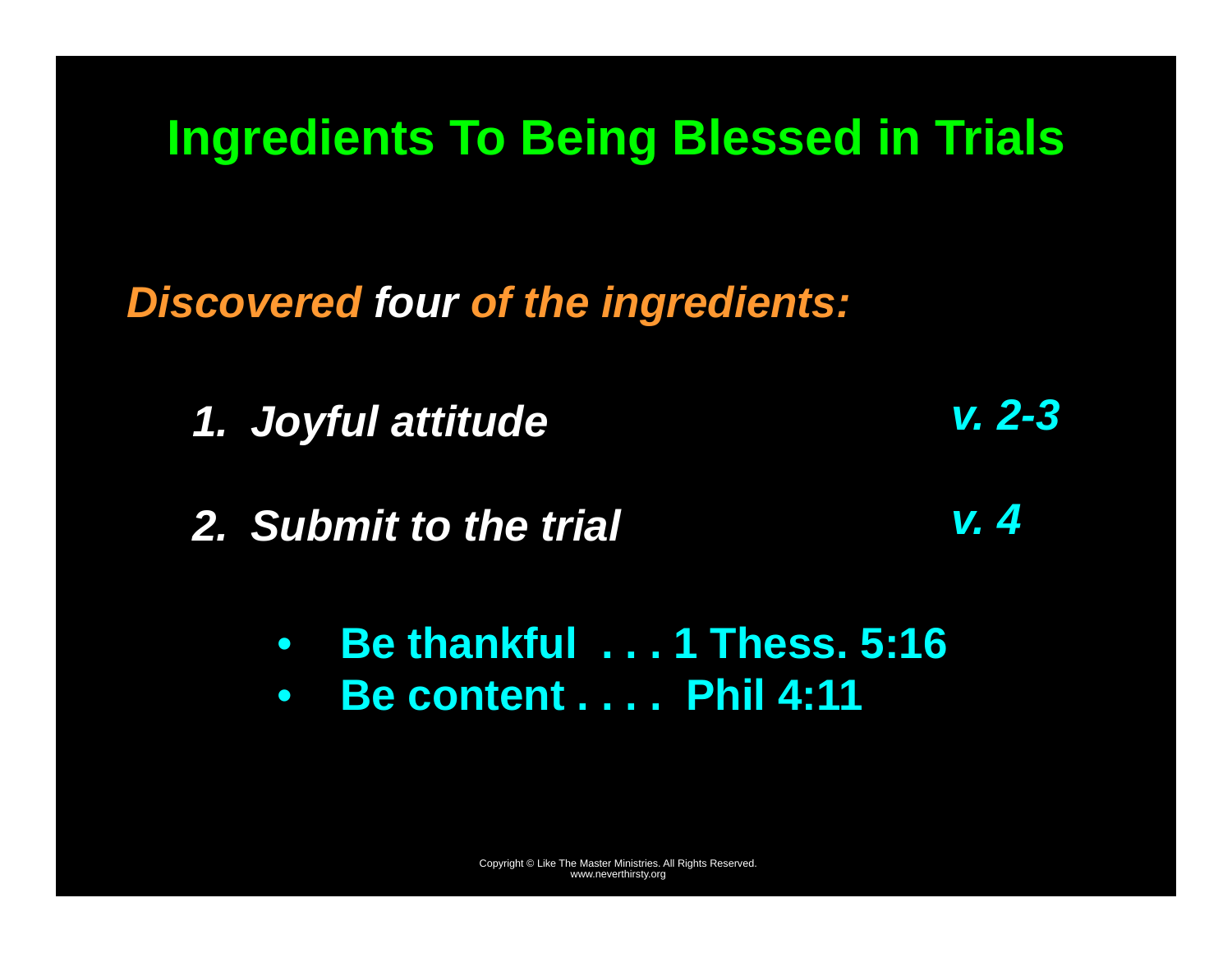*Discovered four of the ingredients:* 



- *3. Ask For Wisdom* 
	- $\bullet$ **We must ask God . . .**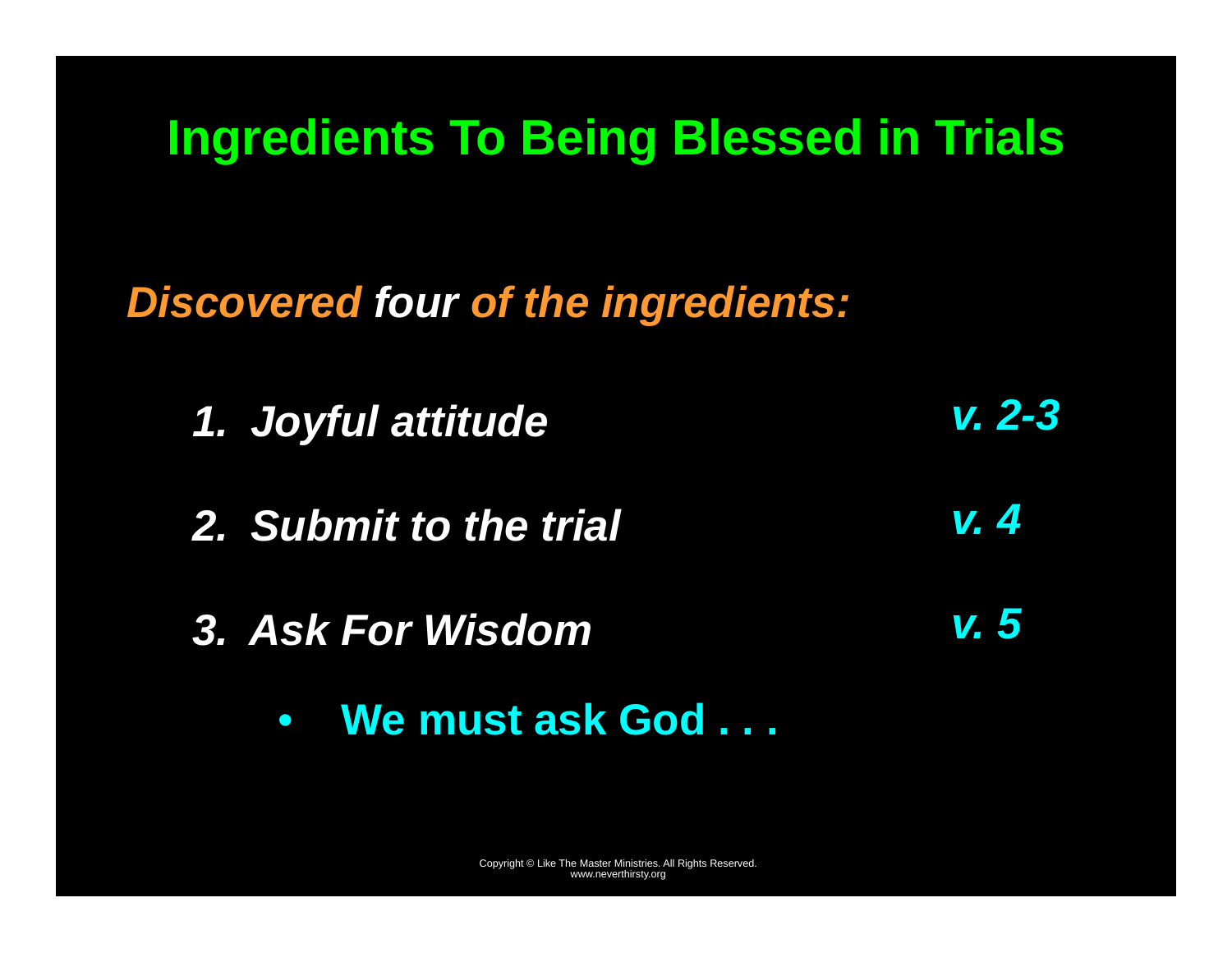*Discovered four of the ingredients:* 

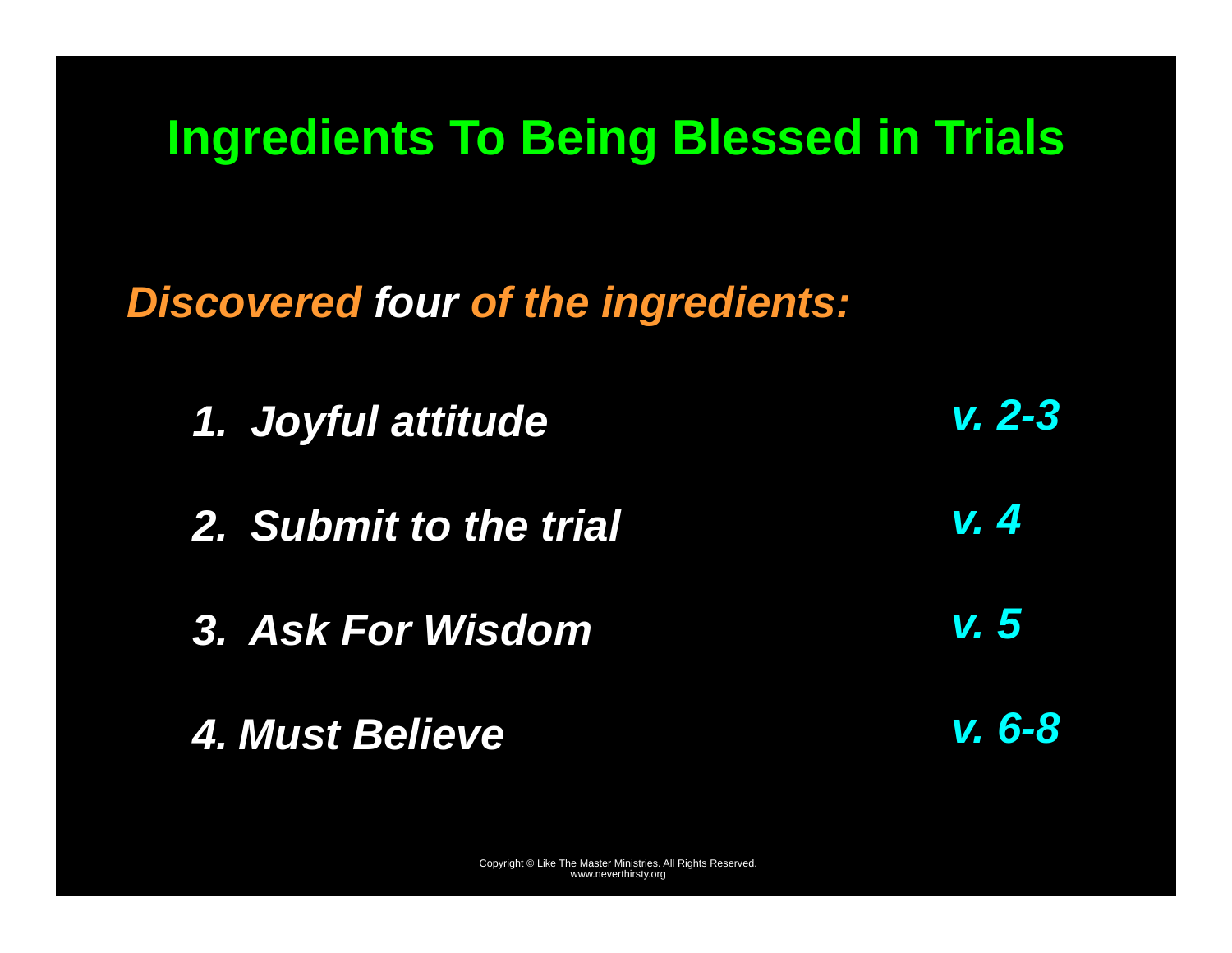### *5th Ingredient . . . In Verses 9-11*

*It is about . . .* 

- **The rich**
- **The "poorer"**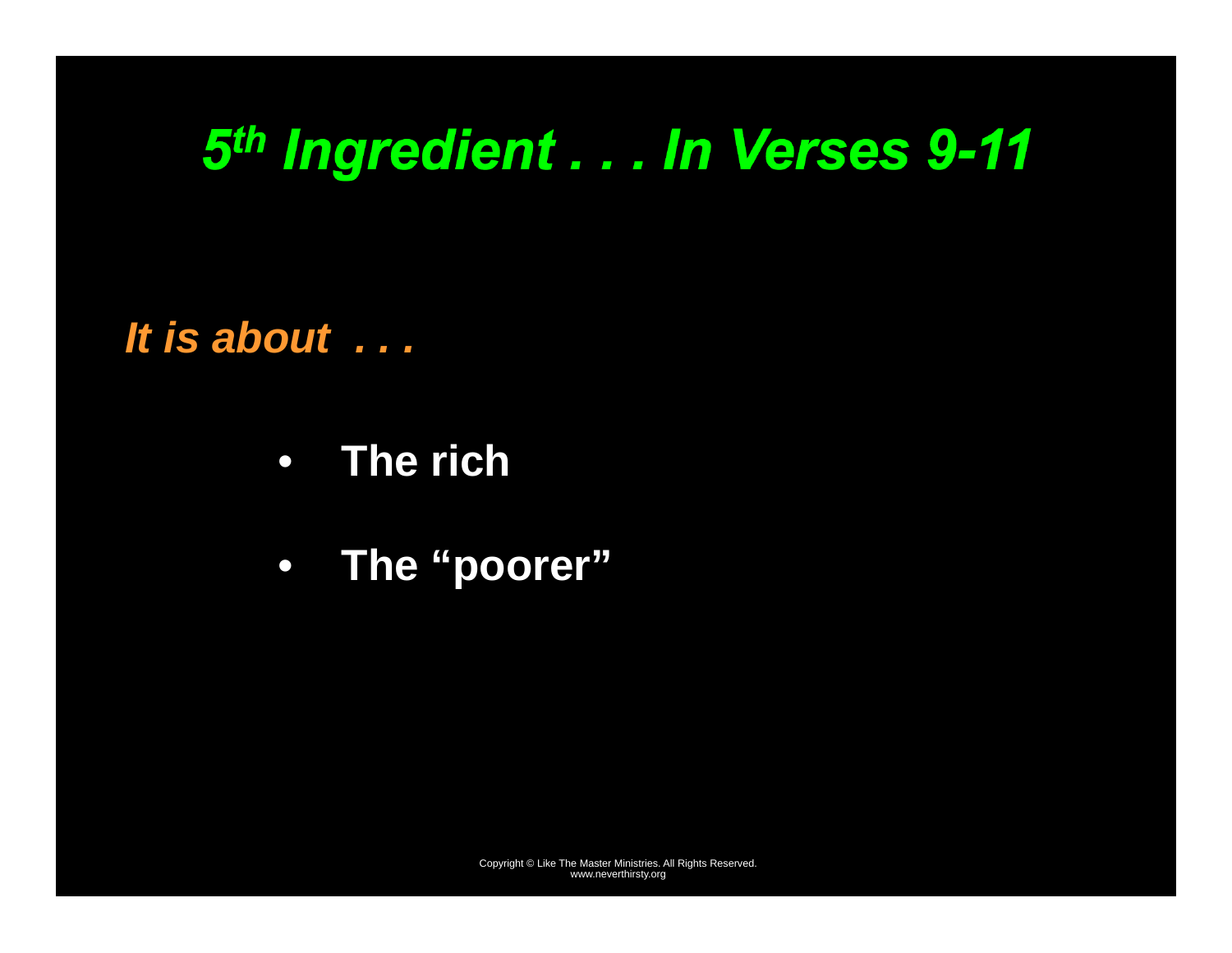### *5th Ingredient James 1:9*

*Brother of humble circumstances . . .* 

#### *"one who is low, flat lowly or insignificant"*

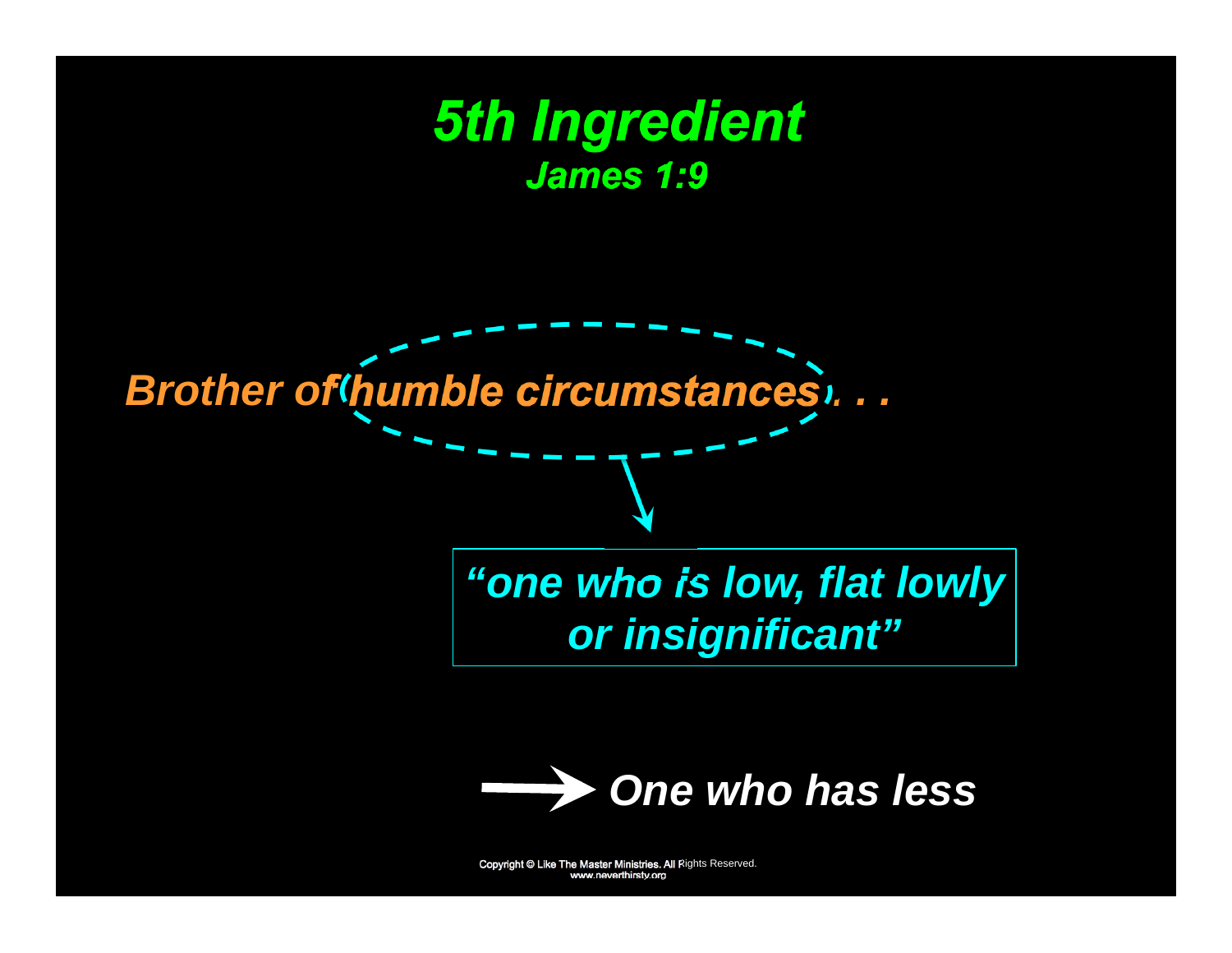

#### *Why talk about the rich and the less fortunate?*

- $\bullet$ **Being poorer is a trial**
- $\bullet$ **Being rich is a trial**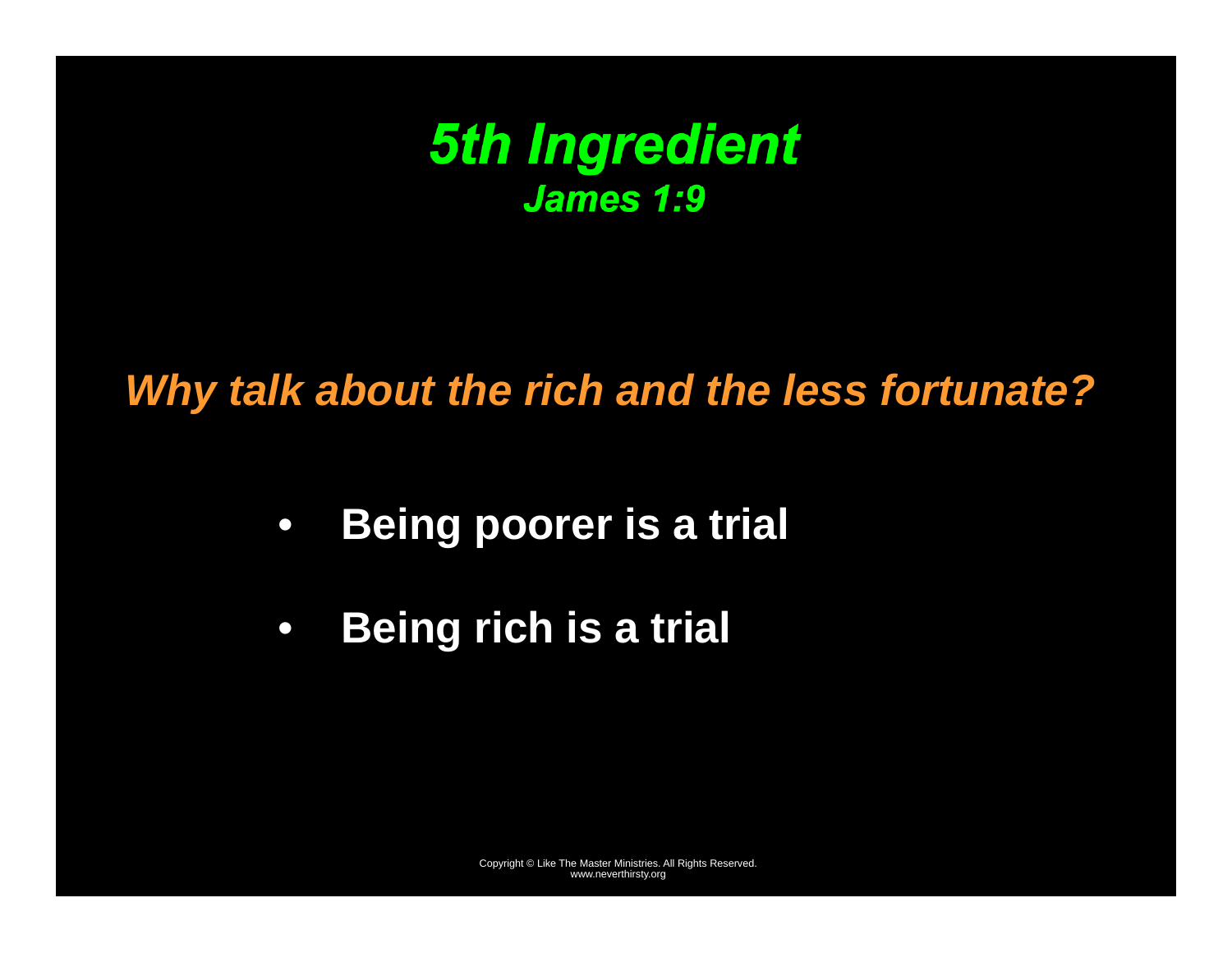

#### *Why a command to glory in one's high position?*

- $\bullet$ **World tells us we are less advantaged**
- $\bullet$ **But God says – "Not right perspective"**

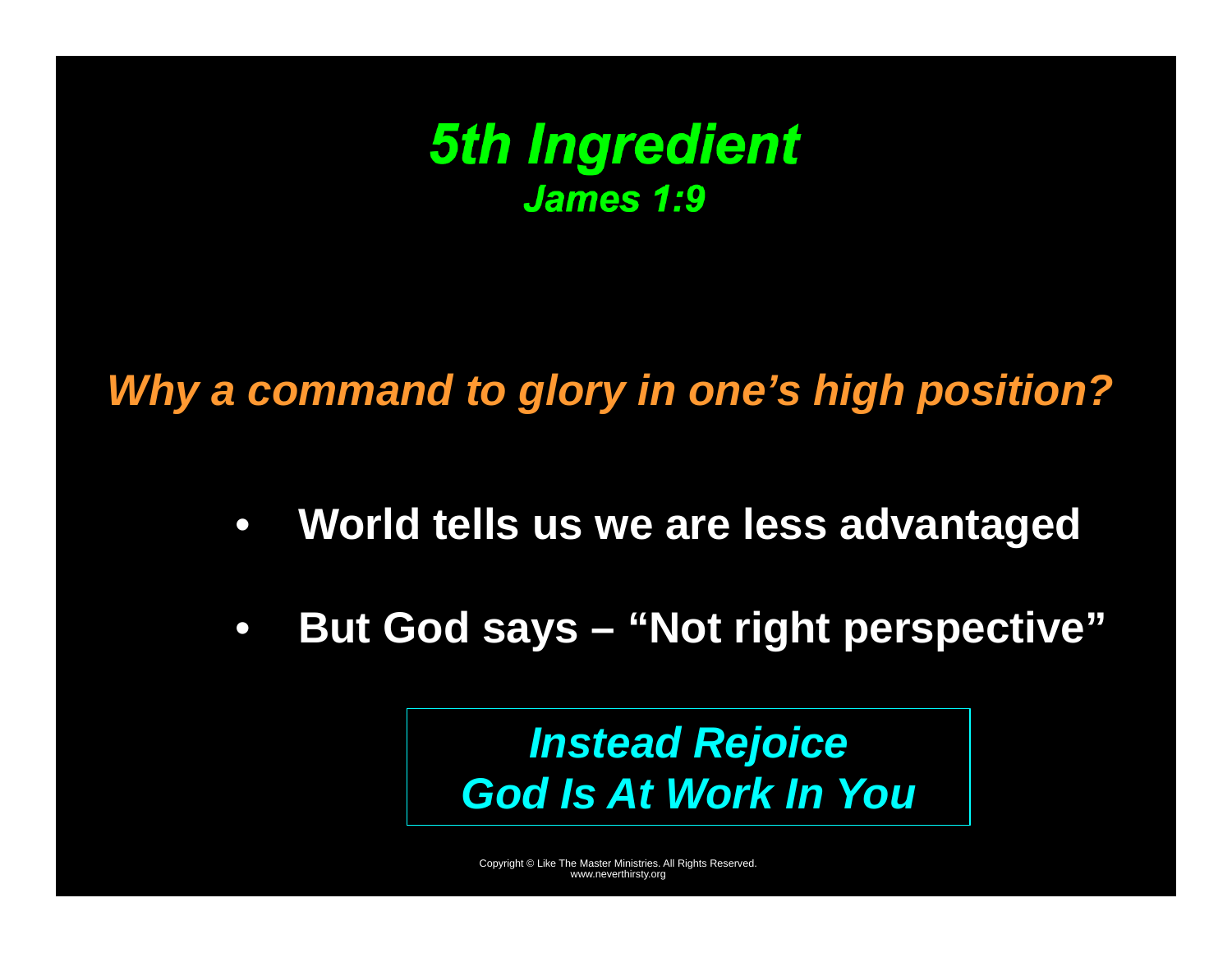

#### *Why should the rich man glory in humiliation?*

- $\bullet$ **World says the rich are privileged**
- $\bullet$ **But God says – "Not right perspective"**

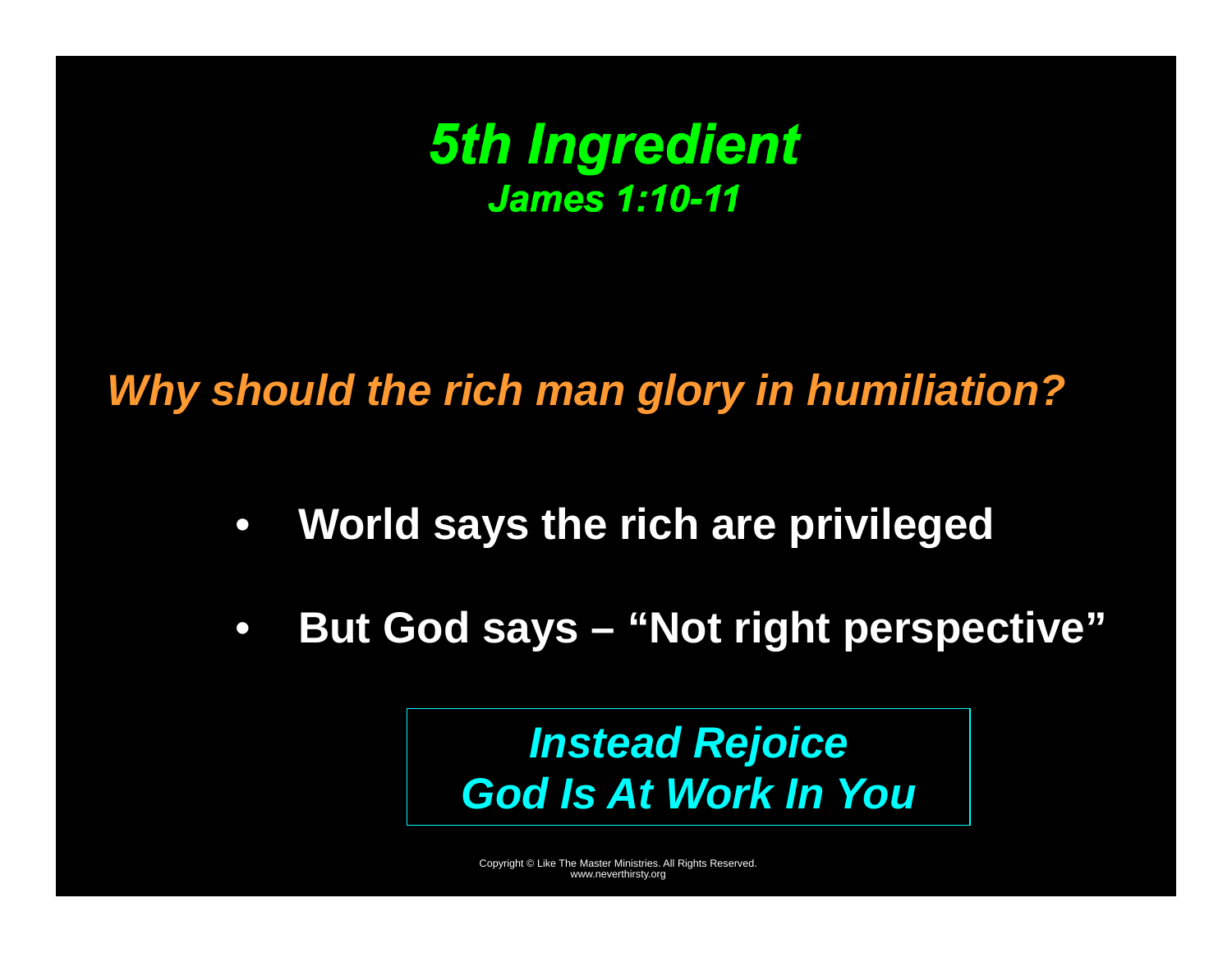# *We Are Very Proud People*

*Whether Poorer or Rich . . .*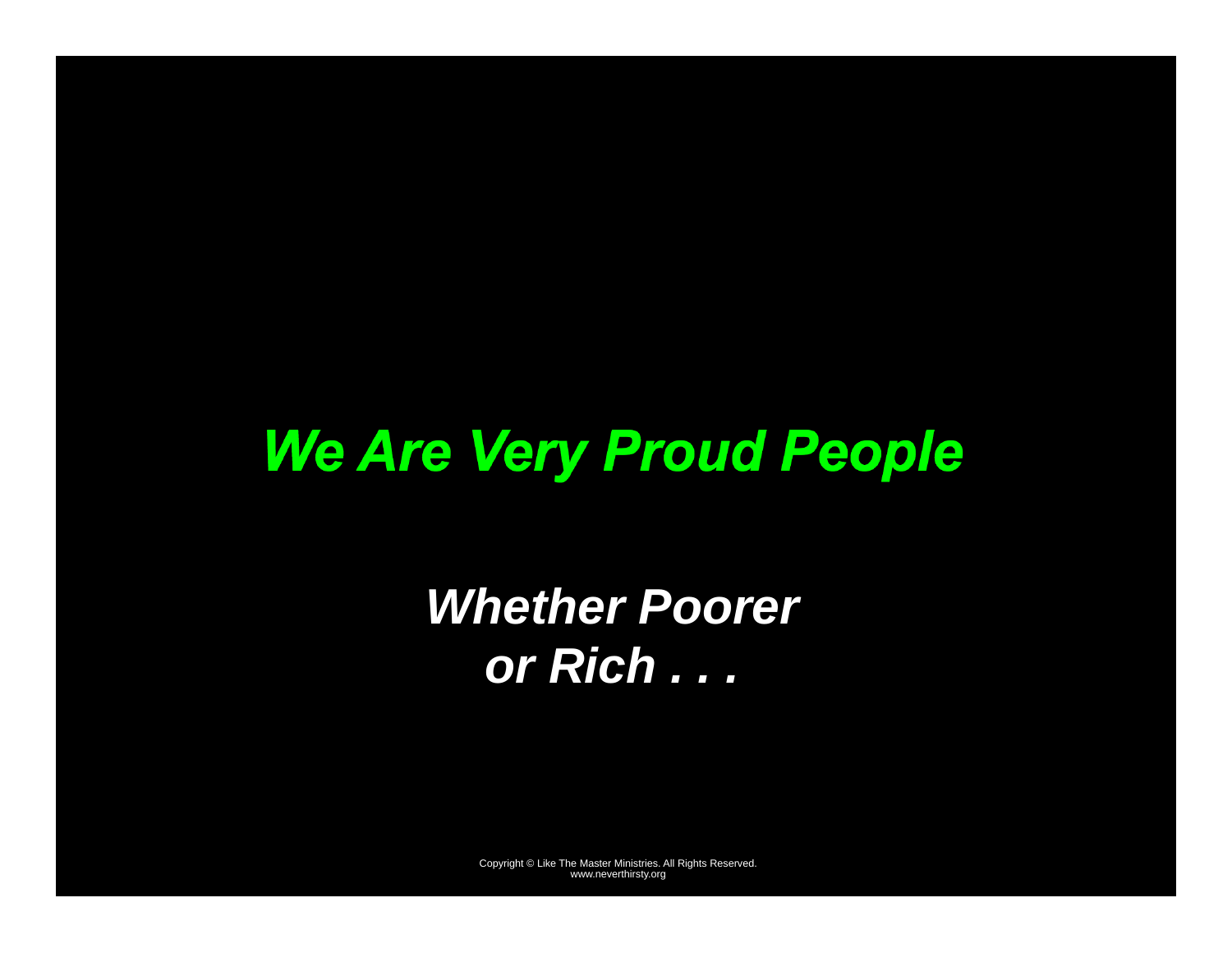# *God Is More Interested In Your Spiritual Growth*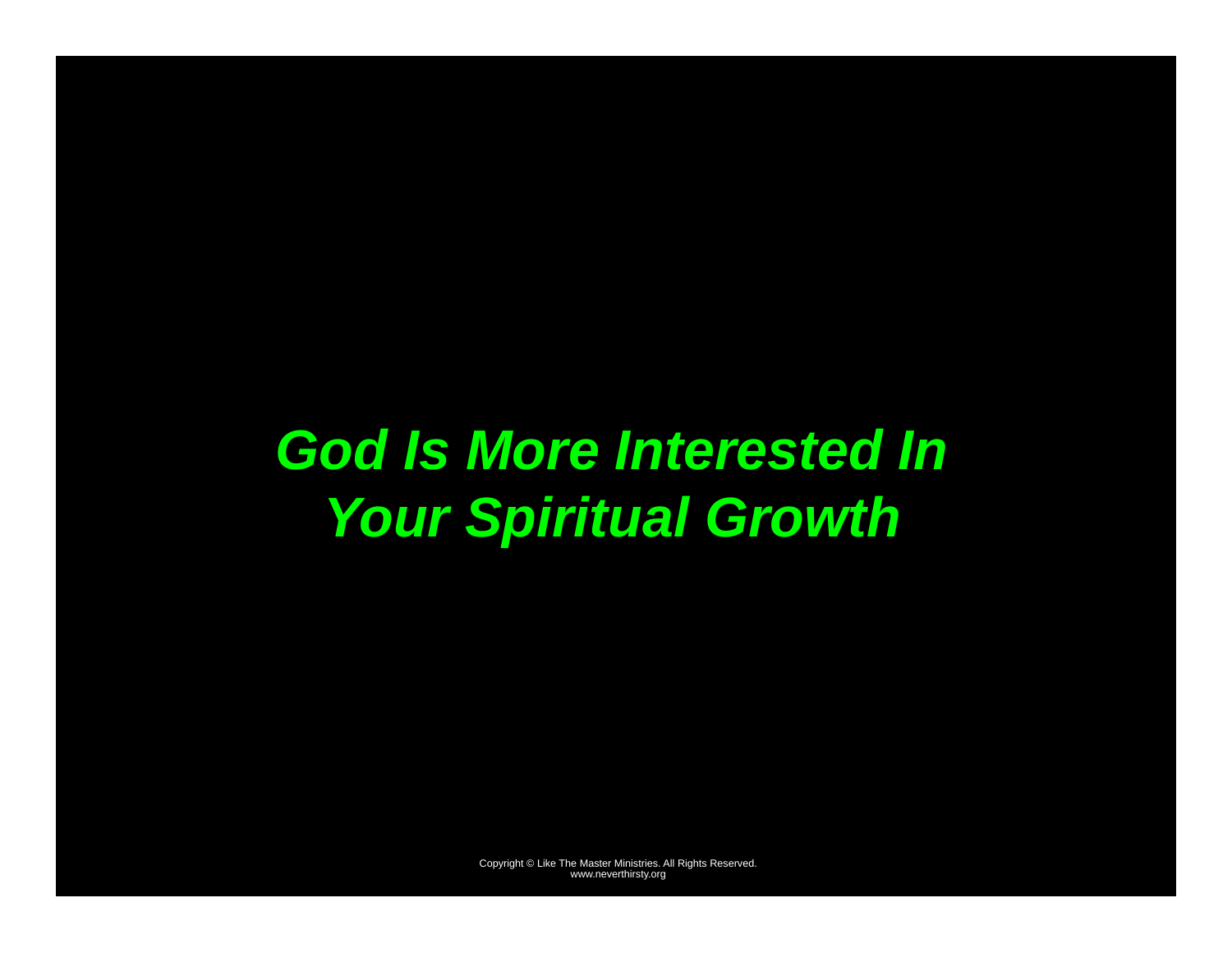## **5th Ingredient To Being Blessed In Trials . . .**

# **Is Humility In Trials**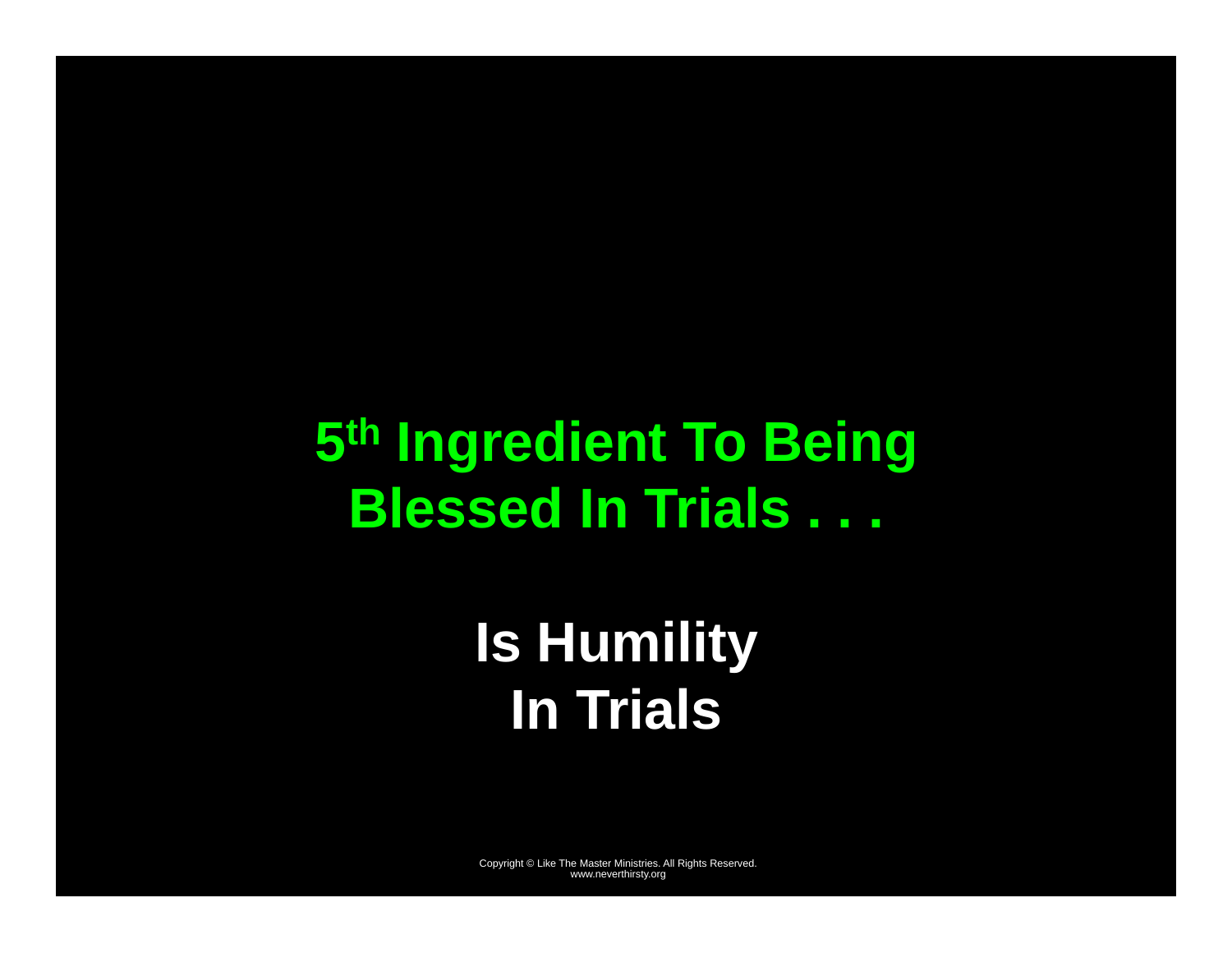# **6th Ingredient To Being Blessed In Trials . . .**

### **Is Perseverance**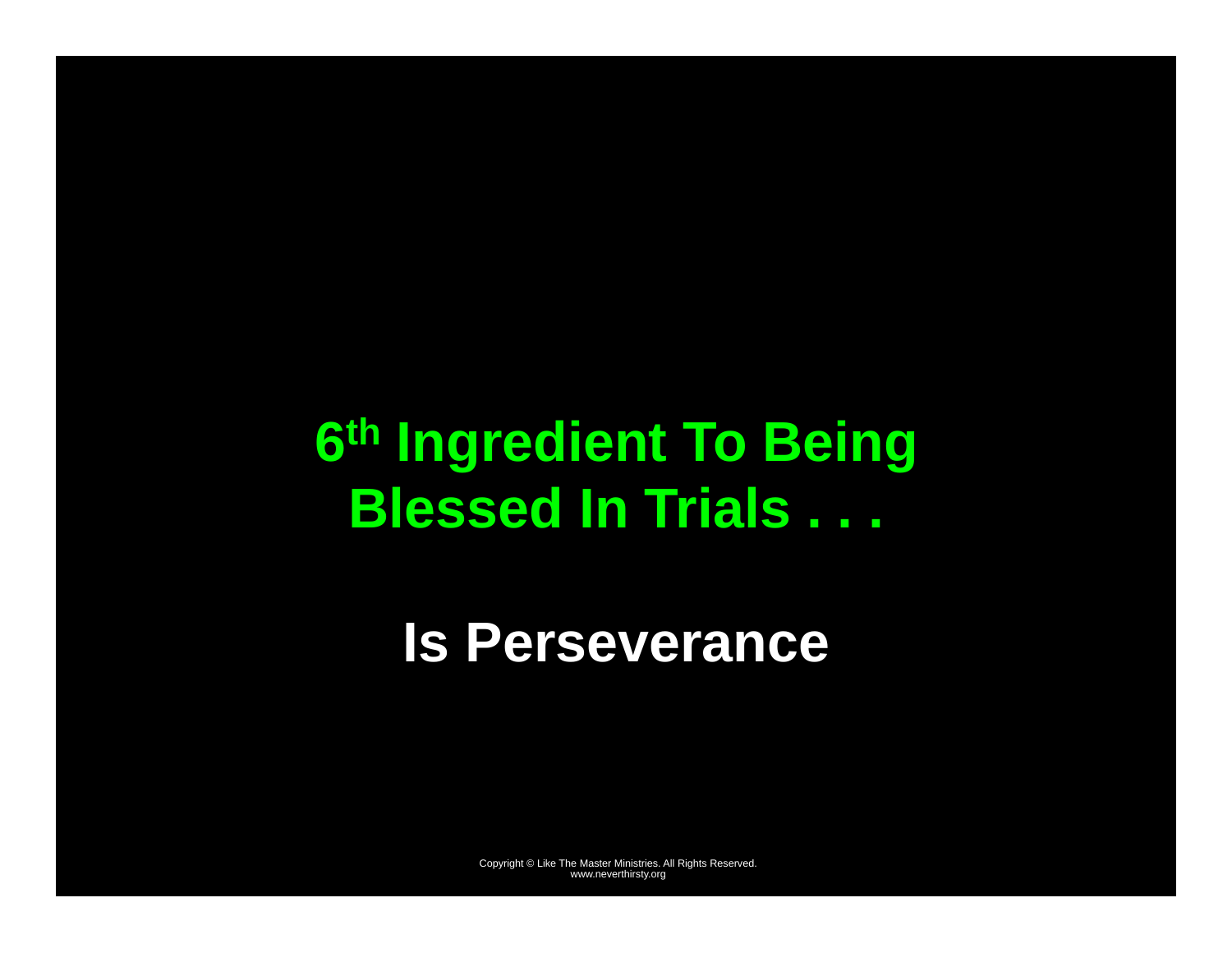



*"to stand one's ground"*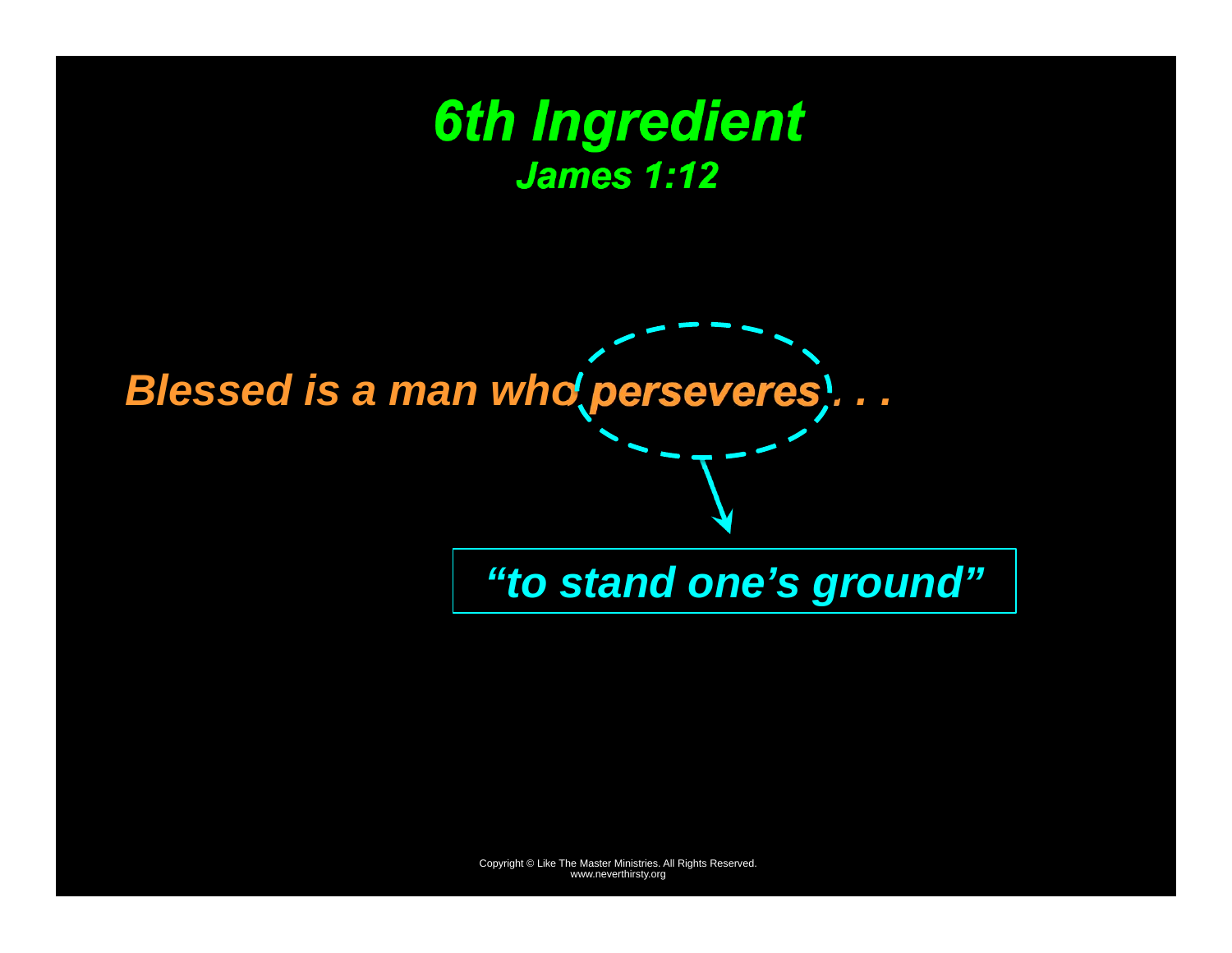## **6 Ingredients**

- *1. Have a joyful attitude*
- *2. Submit to the trial. . . willingly go through it*
- *3. Ask for wisdom*
- *4. Trust God without doubting*
- *5. Humble in the trial . . . I can learn from this*
- *6. Hangs on*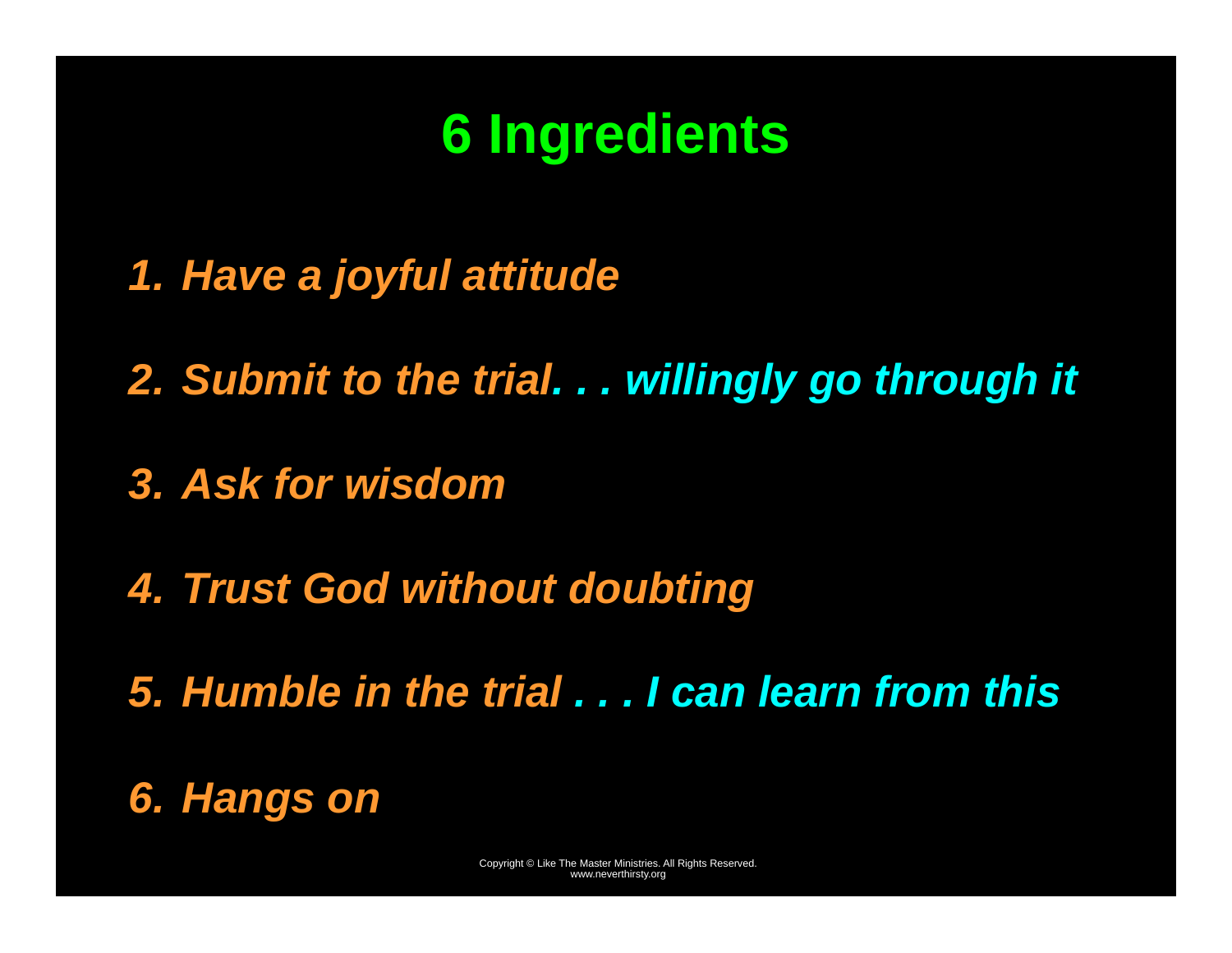### *6th Ingredient James 1:12*

# *. . . For once he has been approved*

*"tested in battle and found to be trustworthy"*